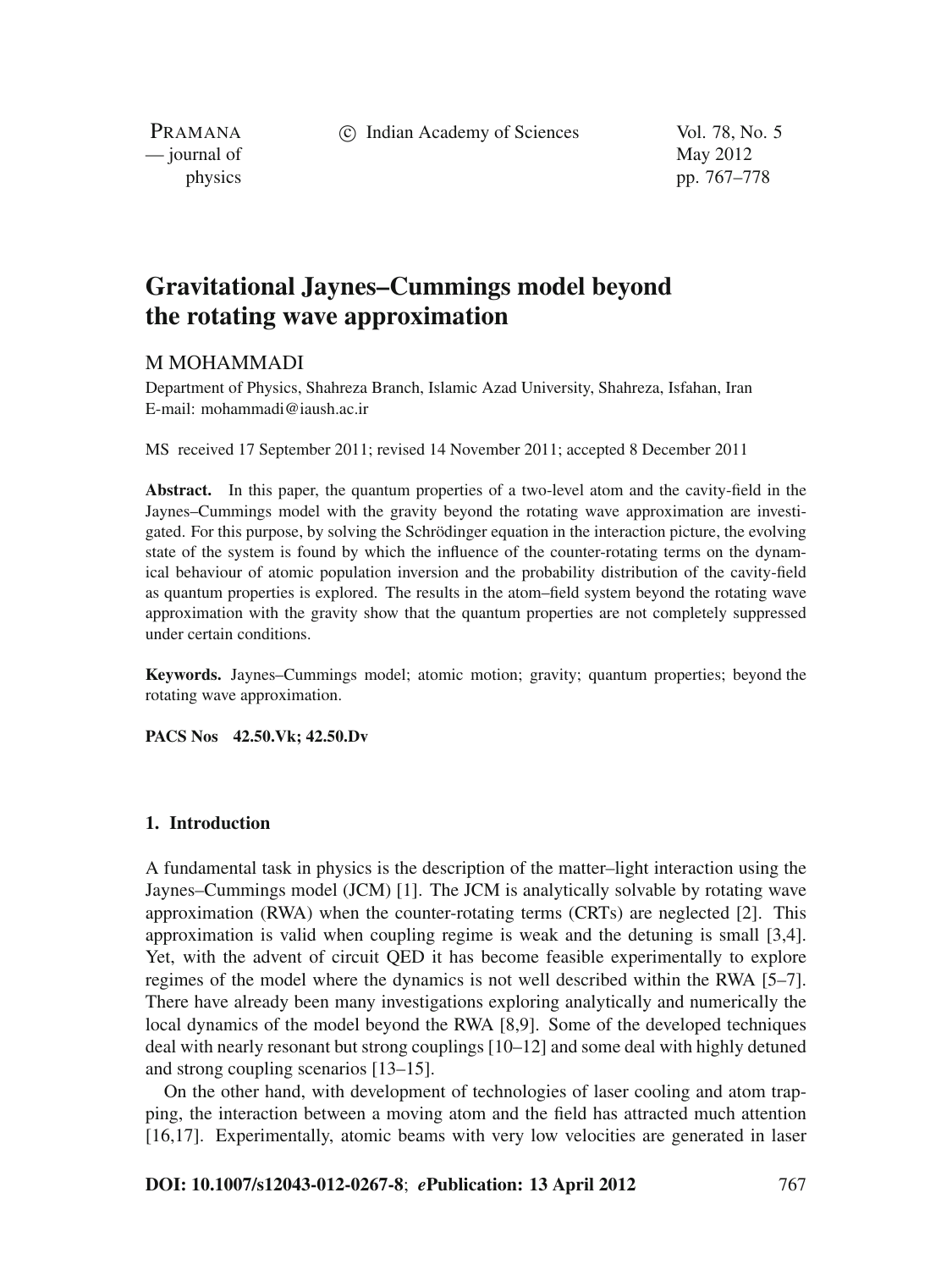# *M Mohammadi*

cooling and atomic interferometry [18]. It is obvious that for atoms moving with a velocity of a few millimeters or centimeters per second for a time period of several milliseconds or more, the influence of Earth's acceleration becomes important and cannot be neglected [19].

A semiclassical description of a two-level atom interacting with a classical running laser wave in a gravitational field is given in [20,21]. However, the semiclassical treatment does not permit us to study the pure quantum effects occurring in the course of atom– radiation interaction. Recently, within a quantum treatment of the internal and external dynamics of the atom, we have presented our research to investigate the influence of classical homogeneous gravitational field on the atom–field properties in the JCM with the RWA [22,23].

In this paper, the quantum properties of two-level atom and the cavity-field are investigated, when the two-level atom interacts with the single-mode travelling wave field in optical ring cavity (cavity-field) with the gravity and beyond the RWA. By solving the Schrödinger equation in the interaction picture, the evolving state of the system is found by which the influence of the CRTs on the dynamical behaviour of atomic population inversion and the probability distribution of the cavity-field is explored. In §2, we present a quantum treatment of the internal and external dynamics of the atom. In the interaction picture, we obtain an effective Hamiltonian describing the interaction of two-level atom with the single-mode cavity-field with the gravity and with respect to CRTs. In §3, we investigate the dynamical evolution of the system and show how the CRTs may affect the dynamical properties of the JCM with the gravity. In §4, we study the influence of RCTs on atomic population inversion and the probability distribution of the cavity-field as quantum properties under certain conditions. Finally, we summarize our conclusion in §5.

#### **2. The effective Hamiltonian for the JCM with the gravity beyond the RWA**

The total Hamiltonian for the atom–field system with the gravity and in the absence of RWA with the atomic motion along the position vector  $\hat{\vec{x}}$  is given by [24]

$$
\hat{H} = \hat{H}_{\text{free}} + \hat{H}_{\text{RWA}} + \hat{H}_{\text{CRT}},\tag{1}
$$

where

$$
\hat{H}_{\text{free}} = \frac{\hat{p}^2}{2M} - M\vec{g} \cdot \hat{\vec{x}} + \hbar \omega \left(\hat{a}^\dagger \hat{a} + \frac{1}{2}\right) + \frac{1}{2}\hbar \omega_{\text{eg}} \hat{\sigma}_z,\tag{2}
$$

$$
\hat{H}_{\text{RWA}} = \hbar \lambda [\exp(-i\vec{q} \cdot \hat{\vec{x}})\hat{a}^{\dagger}\hat{\sigma}_{-} + \exp(i\vec{q} \cdot \hat{\vec{x}})\hat{\sigma}_{+}\hat{a}], \tag{3}
$$

$$
\hat{H}_{\text{CRT}} = \hbar \lambda [\exp(i\vec{q} \cdot \hat{\vec{x}})\hat{a}^{\dagger}\hat{\sigma}_{+} + \exp(-i\vec{q} \cdot \hat{\vec{x}})\hat{\sigma}_{-}\hat{a}], \tag{4}
$$

where  $\hat{a}$  and  $\hat{a}^{\dagger}$  denote, respectively, the annihilation and creation operators of a singlemode travelling wave with frequency  $\omega$ ,  $\vec{q}$  is the wave vector of the running wave and  $\hat{\sigma}_+$  denote the raising and lowering operators of the two-level atom with electronic levels

#### 768 *Pramana – J. Phys.***, Vol. 78, No. 5, May 2012**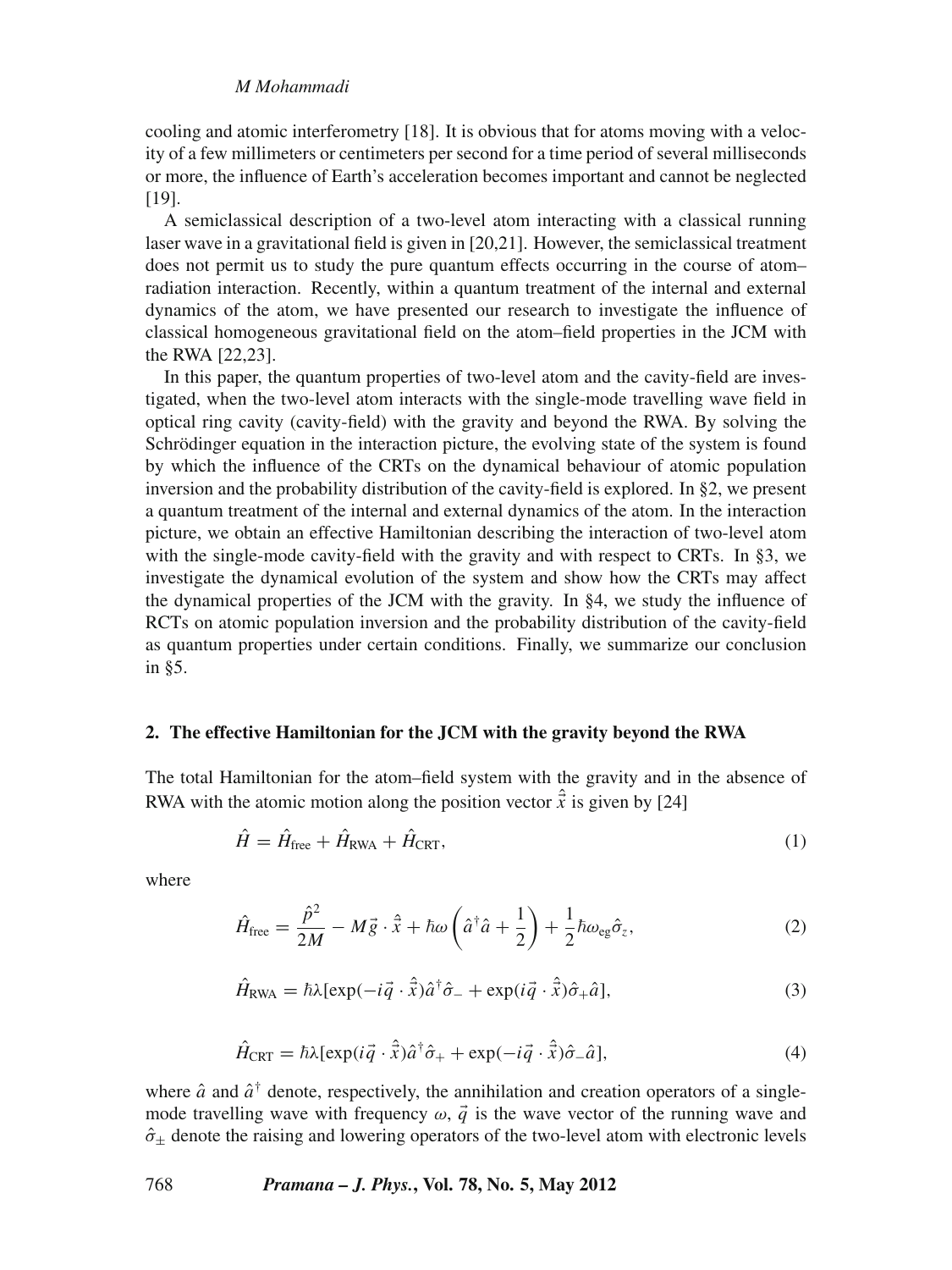# *Gra*v*itational Jaynes–Cummings model*

 $|e\rangle$ ,  $|g\rangle$  and Bohr transition frequency  $\omega_{eg}$ . The atom–field coupling is given by the parameter  $\lambda$  and  $\hat{\vec{p}}$ ,  $\hat{\vec{x}}$  denote, respectively, the momentum and position operators of the atomic centre of mass motion and *g* is the Earth's gravitational acceleration. The Schrödinger equation is given by

$$
i\hbar \frac{\partial |\varphi(t)\rangle}{\partial t} = \hat{H} |\varphi(t)\rangle.
$$
 (5)

It is convenient to consider the evolution of the state vector  $|\varphi(t)\rangle$  of the total system in an interaction picture induced by the unitary operator

$$
\hat{T}(t) = \exp\left(\frac{-it\hat{H}_0}{\hbar}\right) \exp\left(\frac{-i\int \hat{H}_p(t')dt'}{\hbar}\right),\tag{6}
$$

where

$$
\hat{H}_0 = \frac{\hat{p}^2}{2M} + M\vec{g} \cdot \vec{x} - \hbar \left[ \frac{q^2 \hbar}{8M} - (\hat{a}^\dagger \hat{a} + |e\rangle\langle e|)\omega \right] - \hbar \hat{\sigma}_z \hat{\delta},\tag{7}
$$

$$
\hat{\delta} = \left[2\omega - \frac{3}{2}\omega_{eg} - \vec{q}\cdot\left(\hat{\vec{x}} + \frac{\hat{\vec{p}}}{M}\right)\right],\tag{8}
$$

with

$$
\hat{H}_p(t) = (\hat{\vec{p}} + \vec{q}) \cdot \vec{g}t + \frac{1}{2}Mg^2t^2.
$$
\n(9)

In this picture, the evolution of the transformed state vector  $|\varphi_{1e}(t)\rangle = \hat{T}(t)|\varphi(t)\rangle$  is governed by the Hamiltonian

$$
\hat{H}_{1e} = \hat{T}^{\dagger} \hat{H} \hat{T} - i\hbar \hat{T}^{\dagger} \hat{T}
$$
\n
$$
= \hbar \lambda (\exp[-it\hat{\Delta}_{-}(\hat{\vec{p}}, \vec{g}, t)] \hat{a}^{\dagger} \hat{\sigma}_{-} + \exp[it\hat{\Delta}_{-}(\hat{\vec{p}}, \vec{g}, t)] \sigma_{+} \hat{a})
$$
\n
$$
+ \hbar \lambda (\exp[it\hat{\Delta}_{+}(\hat{\vec{p}}, \vec{g}, t)] \hat{a}^{\dagger} \hat{\sigma}_{+} + \exp[-it\hat{\Delta}_{+}(\hat{\vec{p}}, \vec{g}, t)] \sigma_{-} \hat{a}), \qquad (10)
$$

where

$$
\hat{\Delta}_{\pm}(\hat{\vec{p}}, \vec{g}, t) = \omega \pm \omega_{eg} - \left(\frac{\vec{q} \cdot \hat{\vec{p}}}{M} + \vec{q} \cdot \vec{g}t + 3\frac{\hbar q^2}{2M}\right),\tag{11}
$$

has been introduced as the Doppler shift detuning at time *t*. The Schrödinger equation governing the JCM beyond the RWA is

$$
i\hbar \frac{\partial |\varphi_{1e}(t)\rangle}{\partial t} = \hat{H}_{1e} |\varphi_{1e}(t)\rangle.
$$
 (12)

It is not easy to solve eq. (12) because of the presence of the CRTs in (10). Thus, the unitary squeezing operator is defined as

$$
\hat{S}(\eta) = \exp\left(\frac{\eta^*}{2}\hat{a}^2 - \frac{\eta}{2}\hat{a}^{\dagger 2}\right).
$$
\n(13)

*Pramana – J. Phys.***, Vol. 78, No. 5, May 2012** 769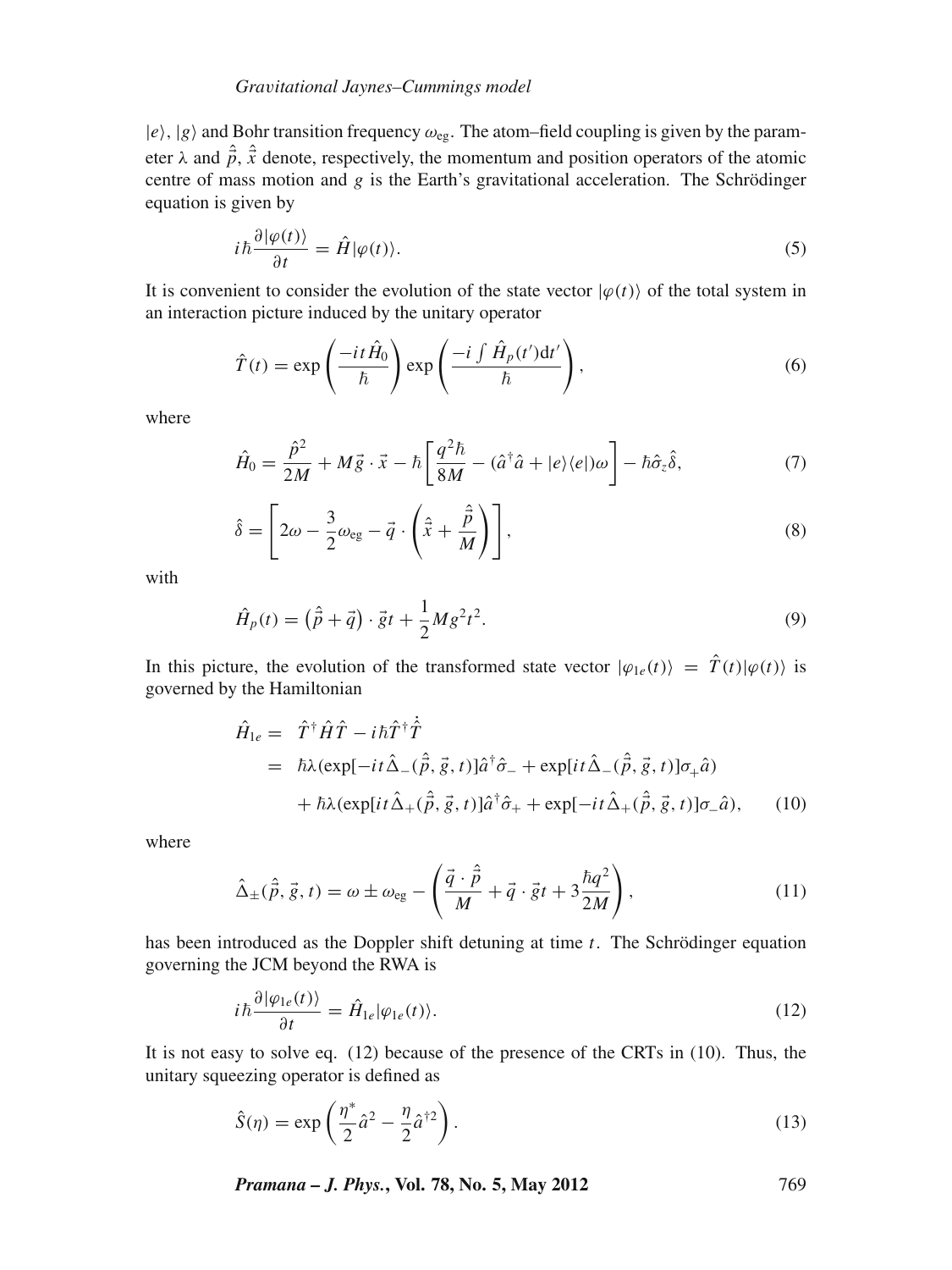The Hamiltonian corresponding to the state vector  $|\phi_{2e}(t)\rangle = \hat{S}^{\dagger}(\eta)|\phi_{1e}(t)\rangle$  is obtained as

$$
\hat{H}_{2e} = \hat{S}^{\dagger} \hat{H}_{1e} \hat{S} - i\hbar \hat{S}^{\dagger} \dot{\hat{S}} \n= \hbar \lambda [A(t)\hat{a}^2 + A^*(t)\hat{a}^{\dagger 2} + \hat{\zeta}(t)\hat{a}^{\dagger} \hat{\sigma}_- \n+ \hat{\zeta}^*(t)\hat{\sigma}_+ \hat{a} + \hat{\xi}^*(t)\hat{a}^{\dagger} \hat{\sigma}_+ + \hat{\xi}(t)\hat{\sigma}_- \hat{a} + C(t)],
$$
\n(14)

where

$$
A(t) = \frac{\eta^* \sinh \sqrt{4\eta^*\eta}}{\sqrt{4\eta^*\eta}} \left[ \frac{i(\dot{\eta}\eta^* - \dot{\eta}^*\eta)}{4\eta^*\eta} - \omega \right] - \frac{i(\dot{\eta}\eta^* - \dot{\eta}^*\eta)}{4\eta^*\eta} - \frac{i\dot{\eta}^*}{2}, \quad (15)
$$

$$
\hat{\zeta}(t) = \hat{\gamma}_-(t) \cosh\sqrt{\eta^*\eta} - \hat{\gamma}_+(t) \frac{\sinh\sqrt{\eta^*\eta}}{\sqrt{\eta^*\eta}},
$$
\n(16)

$$
\hat{\xi}(t) = \hat{\gamma}_+(t) \cosh\sqrt{\eta^*\eta} - \hat{\gamma}_-(t)\eta^*\frac{\sinh\sqrt{\eta^*\eta}}{\sqrt{\eta^*\eta}},
$$
\n(17)

$$
C(t) = \left[\frac{\omega}{2} - \frac{i(\dot{\eta}\eta^* - \dot{\eta}^*\eta)}{8\eta^*\eta}\right] (\cosh\sqrt{4\eta^*\eta} - 1),\tag{18}
$$

with

$$
\hat{\gamma}_{\pm}(t) = \exp[-it\hat{\Delta}_{\pm}(\hat{\vec{p}}, \vec{g}, t)].\tag{19}
$$

By considering the two constraints  $A = 0$  and  $\xi = 0$ , the time-dependent function  $\eta(t)$  is obtained as

$$
\eta(t) = \frac{1}{2} \exp(i\chi(t)) \ln \left[ \frac{2\omega_{eg} \exp(i\chi(t)/2) + i\omega f_1(t) \exp(-i\chi(t)/2)}{2\omega_{eg} \exp(i\chi(t)/2) - i\omega f_1(t) \exp(-i\chi(t)/2)} \right],
$$
\n(20)

with

$$
\chi(t) = -i \ln[\omega f(t)],\tag{21}
$$

where

$$
f(t) = \omega f_1(t) - \frac{i}{2\omega} \ln f_2(t),\tag{22}
$$

$$
f_2(t) = \frac{i\omega f_1(t)}{2\omega_{eg}} [2 + i f_1^*(t) + 2\sqrt{1 + i f_1^*(t)}],
$$
\n(23)

$$
f_1(t) = \frac{-2i\omega_{eg}}{\omega} \exp(-2i\omega_{eg}t). \tag{24}
$$

By using (20), the Hamiltonian (14) is rewritten as

$$
\hat{H}_{2e} = \hbar\lambda[\hat{\zeta}(t)\hat{a}^\dagger\hat{\sigma}_- + \hat{\zeta}^*(t)\hat{\sigma}_+\hat{a} + C(t)].\tag{25}
$$

770 *Pramana – J. Phys.***, Vol. 78, No. 5, May 2012**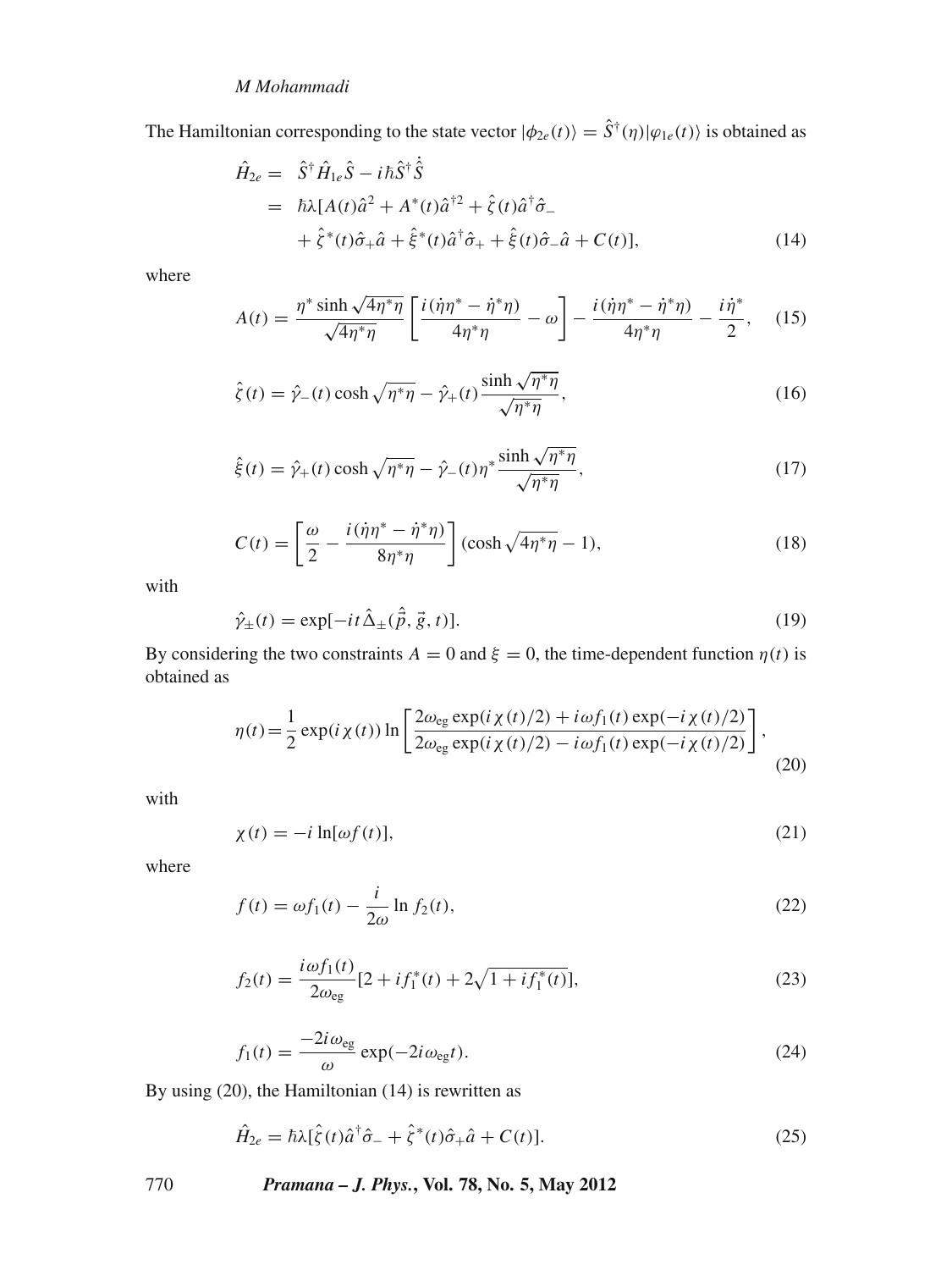The Schrödinger equation with regard to  $(25)$  is

$$
i\hbar \frac{\partial |\varphi_{2e}(t)\rangle}{\partial t} = \hat{H}_{2e} |\varphi_{2e}(t)\rangle.
$$
 (26)

Finally, by using  $T_e = \exp(-i \int_0^t C(t') dt')$ , the effective Hamiltonian is given by

$$
\hat{H}_{\text{eff}} = T_e^{\dagger} \hat{H}_{2e} T_e - i\hbar T_e^{\dagger} \dot{T}_e = \hat{H}_{2e} - C(t) \n= \hbar \lambda [\hat{\zeta}(t) \hat{a}^{\dagger} \hat{\sigma}_- + \hat{\zeta}^*(t) \hat{\sigma}_+ \hat{a}],
$$
\n(27)

where we have defined  $\hat{\zeta}(t)$  and  $C(t)$  in (16) and (18), respectively.

# **3. Dynamical evolution beyond the RWA**

In §2, we obtained an effective Hamiltonian for the atom–field system with the gravity and in the absence of RWA. In this section, the dynamical evolution of the system is investigated. We shall show how the CRTs may affect the quantum dynamics of the JCM with the gravity. For this purpose, we solve the Schrödinger equation

$$
i\hbar \frac{\partial |\psi(t)\rangle}{\partial t} = \hat{H}_{\text{eff}} |\psi(t)\rangle, \tag{28}
$$

for the state vector  $|\psi(t)\rangle = T_e(t)|\varphi_{2e}(t)\rangle$  with the effective Hamiltonian (27). Since the Hamiltonian couples only the states  $|g, n + 1\rangle \otimes |\vec{p}\rangle$  and  $|e, n\rangle \otimes |\vec{p}\rangle$ , the state vector is introduced by the following form:

$$
|\psi(t)\rangle = \int d^3p \sum_{n=0} (\psi_{e,n}(\vec{p}, \vec{g}, t)|e, n\rangle \otimes |\vec{p}\rangle
$$
  
+  $\psi_{g,n+1}(\vec{p}, \vec{g}, t)|g, n+1\rangle \otimes |\vec{p}\rangle).$  (29)

The equations of motion for the time-dependent probability amplitudes  $\psi_{e,n}(\vec{p}, \vec{g}, t) \equiv$  $\psi_1, \psi_{g,n+1}(\vec{p}, \vec{g}, t) \equiv \psi_2$  by substituting (27) and (29) into (28) are found as

$$
\dot{\psi}_1 = -i\lambda \sqrt{(n+1)} \zeta^*(t) \psi_2,\tag{30}
$$

and

$$
\dot{\psi}_2 = -i\lambda \sqrt{(n+1)} \zeta(t) \psi_1. \tag{31}
$$

At time  $t = 0$  the atom is uncorrelated with the single-mode cavity-field and the state vector of the system can be written as a direct product

$$
|\psi(t=0)\rangle = |\psi_{c.m.}(0)\rangle \otimes |\psi_{atom}(0)\rangle \otimes |\psi_{field}(0)\rangle
$$
  

$$
= \left(\int d^3 p \phi(\vec{p})|\vec{p}\rangle\right) \otimes (c_e|e\rangle + c_g|g\rangle)
$$
  

$$
\otimes \left(\sum_{n=0} w_n|n\rangle\right), \qquad (32)
$$

where we have assumed that initially the field is in a single-mode coherent superposition of Fock states, the atom is in a coherent superposition of its excited and ground states, and

*Pramana – J. Phys.***, Vol. 78, No. 5, May 2012** 771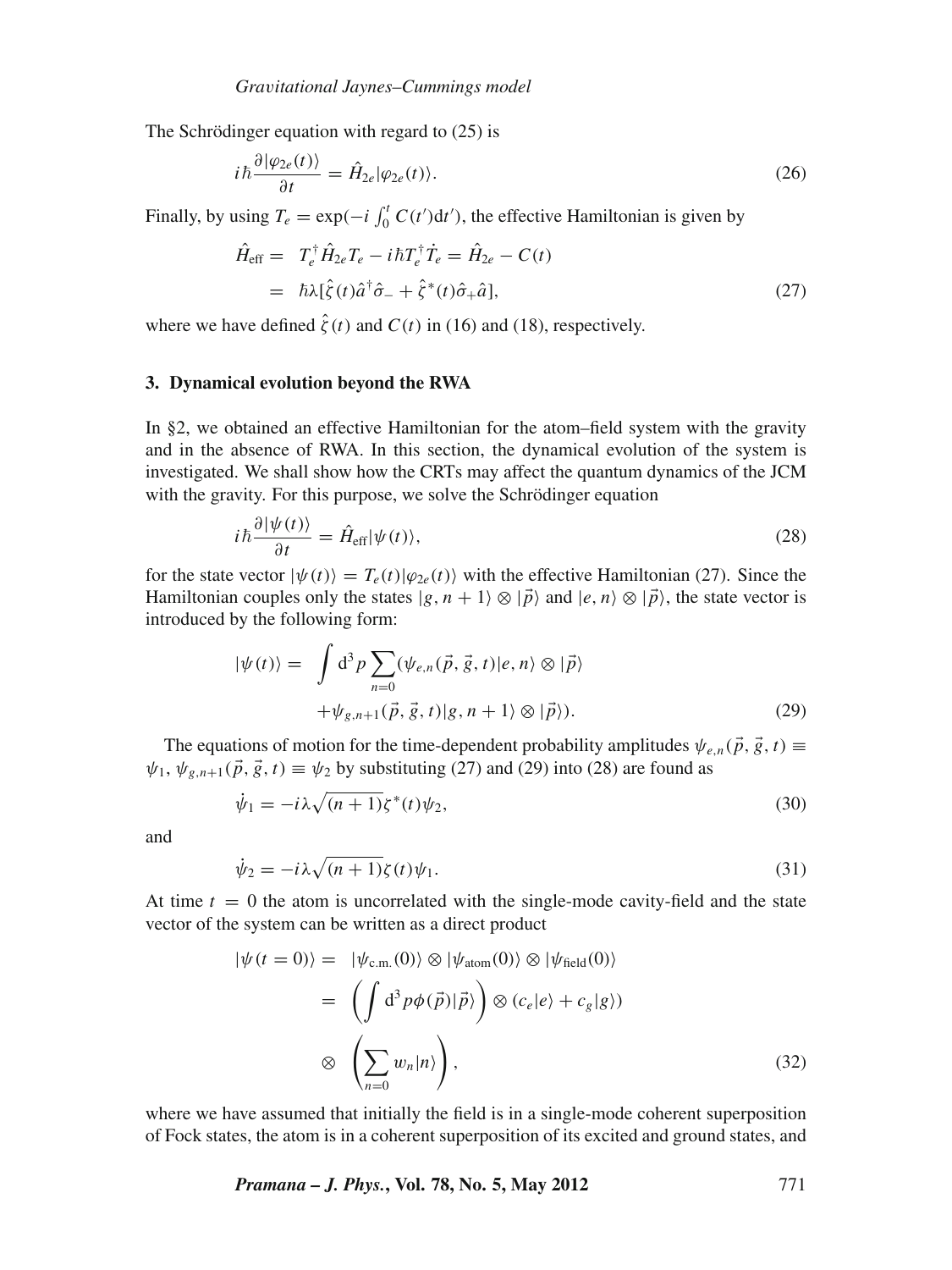# *M Mohammadi*

the state vector for the centre-of-mass degree of freedom is  $|\psi_{c.m.}(0)\rangle = \int d^3p \phi(\vec{p})|\vec{p}\rangle$ . The initial state (32) reads as

$$
|\psi(t=0)\rangle = \int d^3p \sum_{n=0} (w_n c_e \phi(\vec{p})|e, n\rangle \otimes |\vec{p}\rangle + w_{n+1} c_g \phi(\vec{p})|g, n+1\rangle \otimes |\vec{p}\rangle).
$$
 (33)

When we compare eq. (33) with eq. (29) we find the following initial conditions:

$$
\psi_1(t=0) = w_n c_e \phi(\vec{p}), \quad \psi_2(t=0) = w_{n+1} c_g \phi(\vec{p}). \tag{34}
$$

We can solve two coupled first-order differential eqs (30) and (31) in a straightforward way. We have

$$
\frac{\partial^2 \psi_1}{\partial t^2} - a^*(t) \frac{\partial \psi_1}{\partial t} + b_n(t) \psi_1 = 0,
$$
\n(35)

and

$$
\frac{\partial^2 \psi_2}{\partial t^2} - a(t) \frac{\partial \psi_2}{\partial t} + b_n(t) \psi_2 = 0, \tag{36}
$$

where

$$
a(t) = \frac{\dot{\zeta}(t)}{\zeta(t)}, \quad b_n(t) = \lambda^2 (n+1) \zeta^*(t) \zeta(t), \tag{37}
$$

are time-dependent. The exact solutions of eqs (35) and (36) read as, respectively,

$$
\psi_1(t) = \exp\left(\frac{t b_n(t)}{a(t)}\right) [C_n(1) D_{1n}(t) + C_n(2) E_{1n}(t)],\tag{38}
$$

and

$$
\psi_2(t) = \exp\left(\frac{t b_n(t)}{a(t)}\right) [C_n(1) D_{2n}(t) + C_n(2) E_{2n}(t)],\tag{39}
$$

where

$$
D_{1n}(t) = H\left[\frac{b_n^2(t)}{a^{*3}(t)}, \frac{-\sqrt{2}b_n(t)}{a^{*3/2}(t)} + \frac{t\sqrt{a^*(t)}}{\sqrt{2}}\right],
$$
\n(40)

$$
E_{1n}(t) = {}_1F_1\left[\frac{-b_n^2(t)}{2a^{*3}(t)}, 1/2; \left(\frac{-\sqrt{2}b_n(t)}{a^{*3/2}(t)} + \frac{t\sqrt{a^{*}(t)}}{\sqrt{2}}\right)^2\right],
$$
\n(41)

$$
D_{2n}(t) = H\left[\frac{b_n^2(t)}{a^3(t)}, \frac{-\sqrt{2}b_n(t)}{a^{3/2}(t)} + \frac{t\sqrt{a(t)}}{\sqrt{2}}\right],\tag{42}
$$

772 *Pramana – J. Phys.***, Vol. 78, No. 5, May 2012**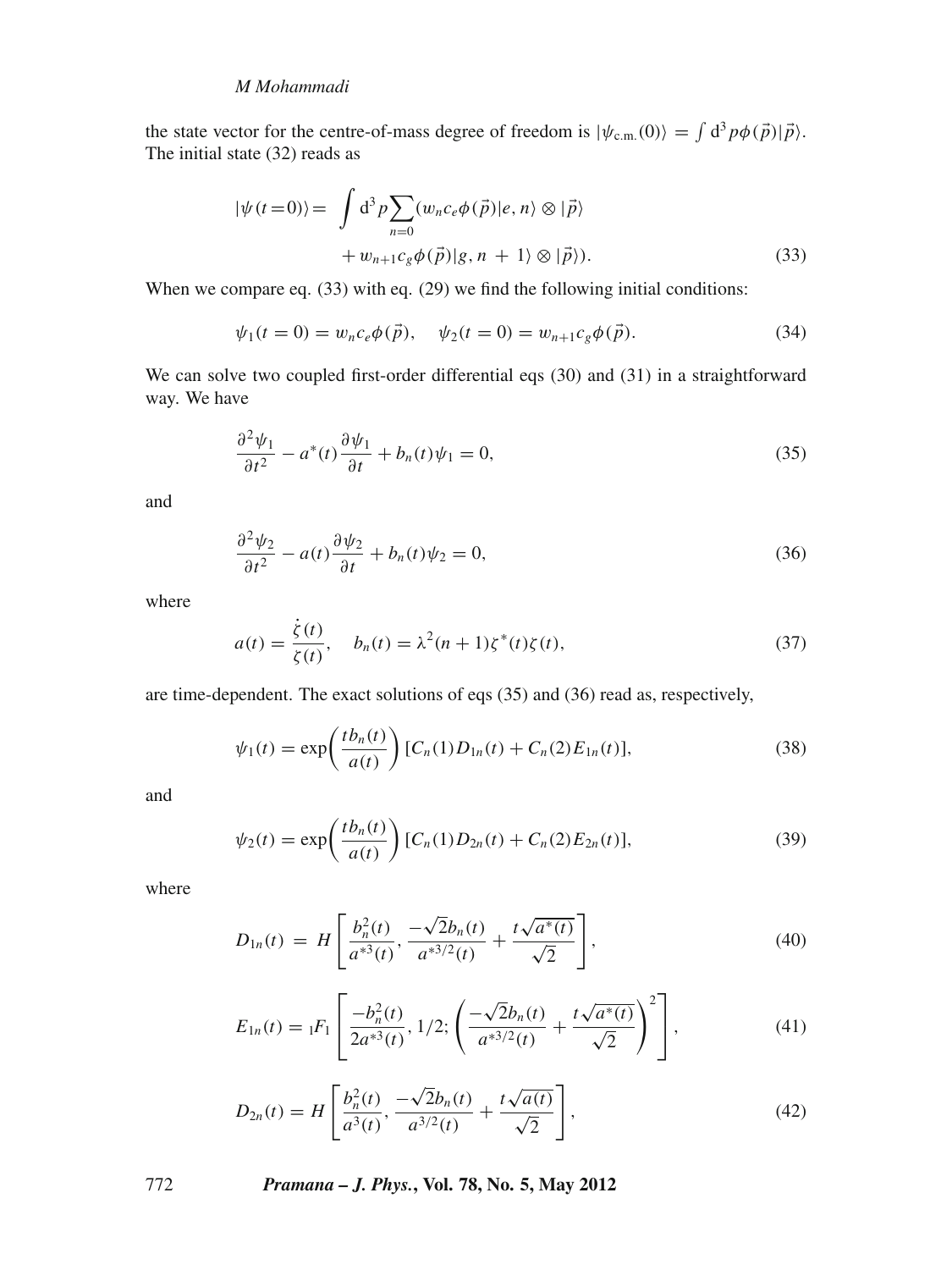*Gra*v*itational Jaynes–Cummings model*

$$
E_{2n}(t) = {}_1F_1\left[\frac{-b_n^2(t)}{2a^3(t)}, 1/2; \left(\frac{-\sqrt{2}b_n(t)}{a^{3/2}(t)} + \frac{t\sqrt{a(t)}}{\sqrt{2}}\right)^2\right],\tag{43}
$$

with

$$
C_n(1) = \frac{E_{2n}(0)\psi_1(0) - E_{1n}(0)\psi_2(0)}{E_{2n}(0)D1n(0) - E_{1n}(0)D_{2n}(0)},
$$
\n(44)

$$
C_n(2) = \frac{D_{2n}(0)\psi_1(0) - D_{1n}(0)\psi_2(0)}{E_{1n}(0)D_{2n}(0) - E_{2n}(0)D_{1n}(0)},
$$
\n(45)

and  $H$ ,  $_1F_1$  denote, respectively the Hermite and the confluent hypergeometric functions.

# **4. Dynamical properties of the model beyond the RWA**

In this section, influence of the CRTs on the quantum properties of the two-level atom and the quantized radiation field with the gravity is studied.

#### 4.1 *Atomic in*v*ersion*

The atomic population inversion is expressed as

$$
W(t) = \langle \psi(t) | \sigma_z | \psi(t) \rangle.
$$
 (46)

By using the atom–field state  $|\psi(t)\rangle$  given by eq. (29), we obtain

$$
W(t) = \int d^3 p \sum_{n=0}^{\infty} [|\psi_1|^2 - |\psi_2|^2].
$$
 (47)

Therefore, by substituting (38) and (39) into (47) we have

$$
W(t) = \int d^3 p \sum_{n=0}^{\infty} \exp\left(t \frac{a^*(t)b_n(t) + a(t)b_n^*(t)}{|a(t)|^2}\right)
$$
  
\n
$$
\times \{|C_n(1)|^2 (|D_{1n}(t)|^2 - |D_{2n}(t)|^2)
$$
  
\n
$$
+ |C_n(2)|^2 (|E_{1n}(t)|^2 - |E_{2n}(t)|^2)
$$
  
\n
$$
+ C_n(1)C_n^*(2)(D_{1n}(t)E_{1n}^*(t) - D_{2n}(t)E_{2n}^*(t))
$$
  
\n
$$
+ C_n(2)C_n^*(1)(E_{1n}(t)D_{1n}^*(t) - E_{2n}(t)D_{2n}^*(t))
$$
, (48)

where according to eqs (16) and (19),  $\zeta(t)$  and  $\gamma_{\pm}(t)$  in  $a(t)$  and  $b_n(t)$  are functions of *p*. We have shown in [23] that because of strong gravity  $\vec{q} \cdot \vec{g} = 1.5 \times 10^{7} \text{s}^{-2}$  in atom– field system with the RWA, the quantum properties such as atomic population inversion  $W(t)$  and the probability distribution of cavity field  $P(n, t)$  are suppressed. Furthermore, investigations of quantum properties such as  $W(t)$  and  $P(n, t)$  for various physical systems are extremely important due to experimental realizations [25,26]. Therefore, we

*Pramana – J. Phys.***, Vol. 78, No. 5, May 2012** 773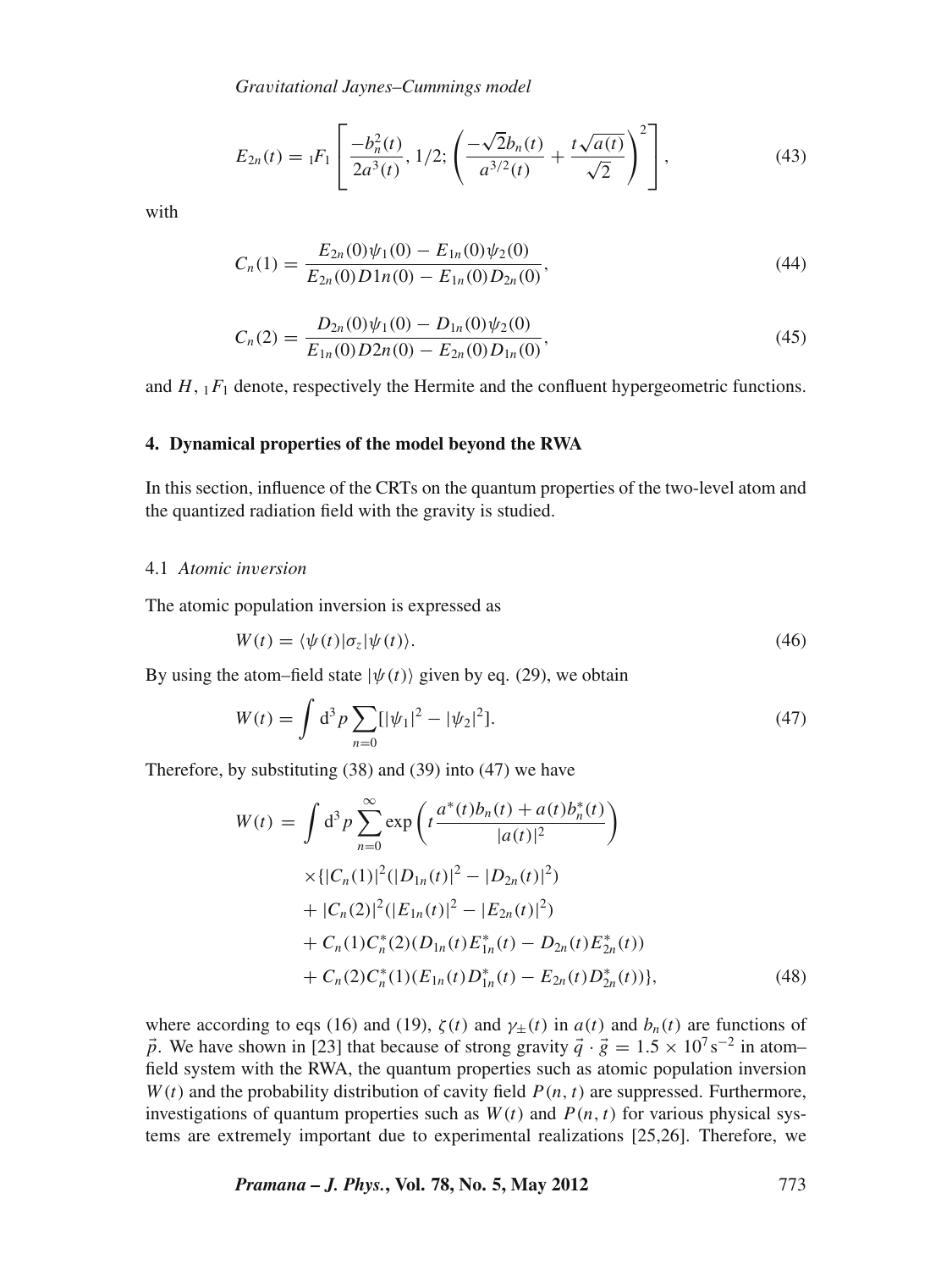are interested in establishing conditions in which not only both the gravity and the CRTs are considered but also the quantum properties of the system are not suppressed. For this purpose, we consider an atom–field system beyond the RWA with the weak gravity  $\vec{q} \cdot \vec{g} = 0.01 \times 10^{7} \text{ s}^{-2}$ , because based on [23], the quantum properties of the system are not completely suppressed when considering the weak gravity with proper value for atom–field detuning  $\Delta = \omega - \omega_{\text{eg}}$ . Then, by considering different values for coupling parameter  $\lambda$ , the other condition for our purpose is found. Influence of CRTs on the evolution of atomic population inversion for three values of coupling parameter  $\lambda$  with the weak gravity  $\vec{q} \cdot \vec{g} = 0.01 \times 10^{7} \text{ s}^{-2}$  and the atom–field detuning  $\Delta = 0.18 \times 10^{7} \text{ rad s}^{-1}$ [23] is shown in figure 1. We assume that at  $t = 0$ , the two-level atom is in a coherent  $[23]$  is shown in ligure 1. We assume that at  $t = 0$ , the two-level atom is in a conerent superposition of the excited state and the ground state with  $c_g(0) = 1/\sqrt{2}$ ,  $c_e(0) = 1/\sqrt{2}$ and the cavity-field is prepared in a Glauber coherent state  $w_n(0) = \exp(-\frac{|\alpha|^2}{2})\alpha^n/\sqrt{n!}$ . In figures 1 and 2 we set  $q = 10^7 \text{ m}^{-1}$ ,  $M = 10^{-26} \text{ kg}$ ,  $g = 9.8 \text{ m s}^{-2}$ ,  $\omega_{\text{rec}} = \hbar q^2 / 2M =$  $0.5 \times 10^6$  rad s<sup>-1</sup> [20–24],  $ω_{eg} = 8.82 \times 10^7$  rad s<sup>-1</sup>,  $ω = 9 \times 10^7$  rad s<sup>-1</sup>, α = 2 and  $\phi(\vec{p}) = \frac{1}{\sqrt{2\pi}}$  $\frac{1}{2\pi\sigma_0}$  exp( $-p^2/\sigma_0^2$ ) with  $\sigma_0 = 1$  [23,27]. Here, it is necessary to point out that the relevant time-scale introduced by the gravitational influence is  $\tau_a = 1/\sqrt{\vec{q} \cdot \vec{g}}$  [22]. Therefore, for an optical field with  $|\vec{q}| = 10^7 \text{ m}^{-1}$ ,  $\tau_a$  is about 10<sup>-4</sup> s. In figure 1a, one can see the Rabi-like oscillations in the atomic population inversion  $W(t)$  in weak coupling regime with  $\lambda = 0.01\omega$  [28,29] which is agreeable with [30]. In the atom-field system beyond the RWA, not only the weak gravity is considered but also the atom–field detuning  $\Delta = 0.18 \times 10^7$  rad s<sup>-1</sup> [23] is selected. By comparing figures 1b and 1c for strong coupling  $\lambda = 1.11\omega$  [31] and ultra-strong coupling  $\lambda = 11.1\omega$  [32] respectively, the Rabi-like oscillations in the atomic population inversion *W*(*t*) is completely suppressed which is agreeable with [33,34]. Moreover, with increasing value of coupling parameter  $\lambda$ , the amplitude of  $W(t)$  increases.

#### 4.2 *The probability distribution of the ca*v*ity-field*

The probability distribution function  $P(n, t)$  that there are *n* photons in the cavity-field at time *t* is given by

$$
P(n,t) = |\langle n|\psi(t)\rangle|^2.
$$
\n(49)

By using the expressions  $(27)$ ,  $(36)$  and  $(37)$  we have

$$
P(n,t) = \int d^3p [|\psi_1(t)|^2 + |\psi_2(t)|^2].
$$
 (50)

Therefore, we obtain

$$
P(n, t) = \int d^3 p \exp\left(t \frac{a^*(t)b_n(t) + a(t)b_n^*(t)}{|a(t)|^2}\right)
$$
  
 
$$
\times \{|C_n(1)|^2 (|D_{1n}(t)|^2 + |D_{2n}(t)|^2)
$$
  
 
$$
+ |C_n(2)|^2 (|E_{1n}(t)|^2 + |E_{2n}(t)|^2)
$$
  
 
$$
+ C_n(1)C_n^*(2)(D_{1n}(t)E_{1n}^*(t) + D_{2n}(t)E_{2n}^*(t))
$$
  
 
$$
+ C_n(2)C_n^*(1)(E_{1n}(t)D_{1n}^*(t) + E_{2n}(t)D_{2n}^*(t))\}.
$$
 (51)

774 *Pramana – J. Phys.***, Vol. 78, No. 5, May 2012**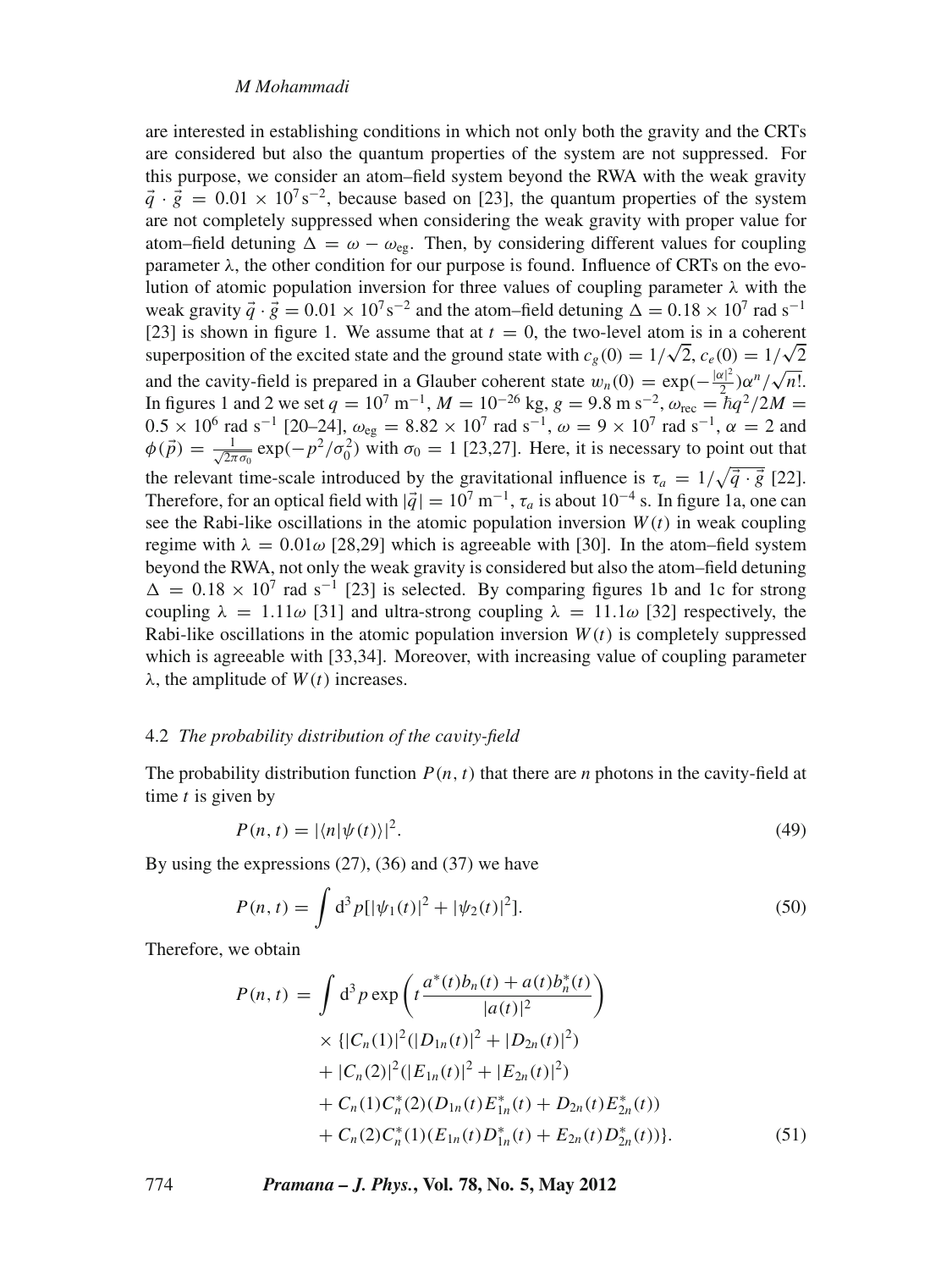

**Figure 1.** Time evolution of the atomic population inversion vs. the scaled time  $\lambda t$ . Here we have set  $q = 10^7 \text{ m}^{-1}$ ,  $M = 10^{-26} \text{ kg}$ ,  $g = 9.8 \text{ m s}^{-2}$ ,  $\omega_{\text{rec}} = 0.5 \times 10^6 \text{ rad s}^{-1}$ ,  $\omega_{eg} = 8.82 \times 10^7$  rad s<sup>-1</sup>,  $\omega = 9 \times 10^7$  rad s<sup>-1</sup>,  $\alpha = 2$ ,  $\vec{q} \cdot \vec{g} = 0.01 \times 10^7$  s<sup>-2</sup>,  $\Delta = 0.18 \times 10^7$  rad s<sup>-1</sup> and  $c_e = c_g = 1/\sqrt{2}$  with coherent state for initial cavity-field: (**a**) For  $\lambda = 0.01\omega$ , (**b**) for  $\lambda = 1.11\omega$  and (**c**) for  $\lambda = 10.1\omega$ .

The three-peak structure of probability distribution of the cavity-field  $P(n, t)$  in [23] has decreased with increase in gravity, when the RWA is considered. Influence of CRTs on the three-dimensional plot of the *P*(*n*, *t*) with the weak gravity  $\vec{q} \cdot \vec{g} = 0.01 \times 10^{7} \text{ s}^{-2}$  and the atom–field detuning  $\Delta = 0.18 \times 10^7$  rad s<sup>-1</sup> [23] is shown in figure 2. By comparing figures 2a–2c for weak coupling  $\lambda = 0.01\omega$  [28,29], strong coupling  $\lambda = 1.11\omega$  [31] and ultra-strong coupling  $\lambda = 11.1\omega$  [32] respectively, one can see that the number of peaks in the  $P(n, t)$  increase because of CRTs (compare with [23]). Moreover, the multipeak structure of  $P(n, t)$  is an evidence for the nonclassical behaviour of the cavity-field which means, the nonclassical behaviour of cavity-field is suppressed with respect to CRTs by

*Pramana – J. Phys.***, Vol. 78, No. 5, May 2012** 775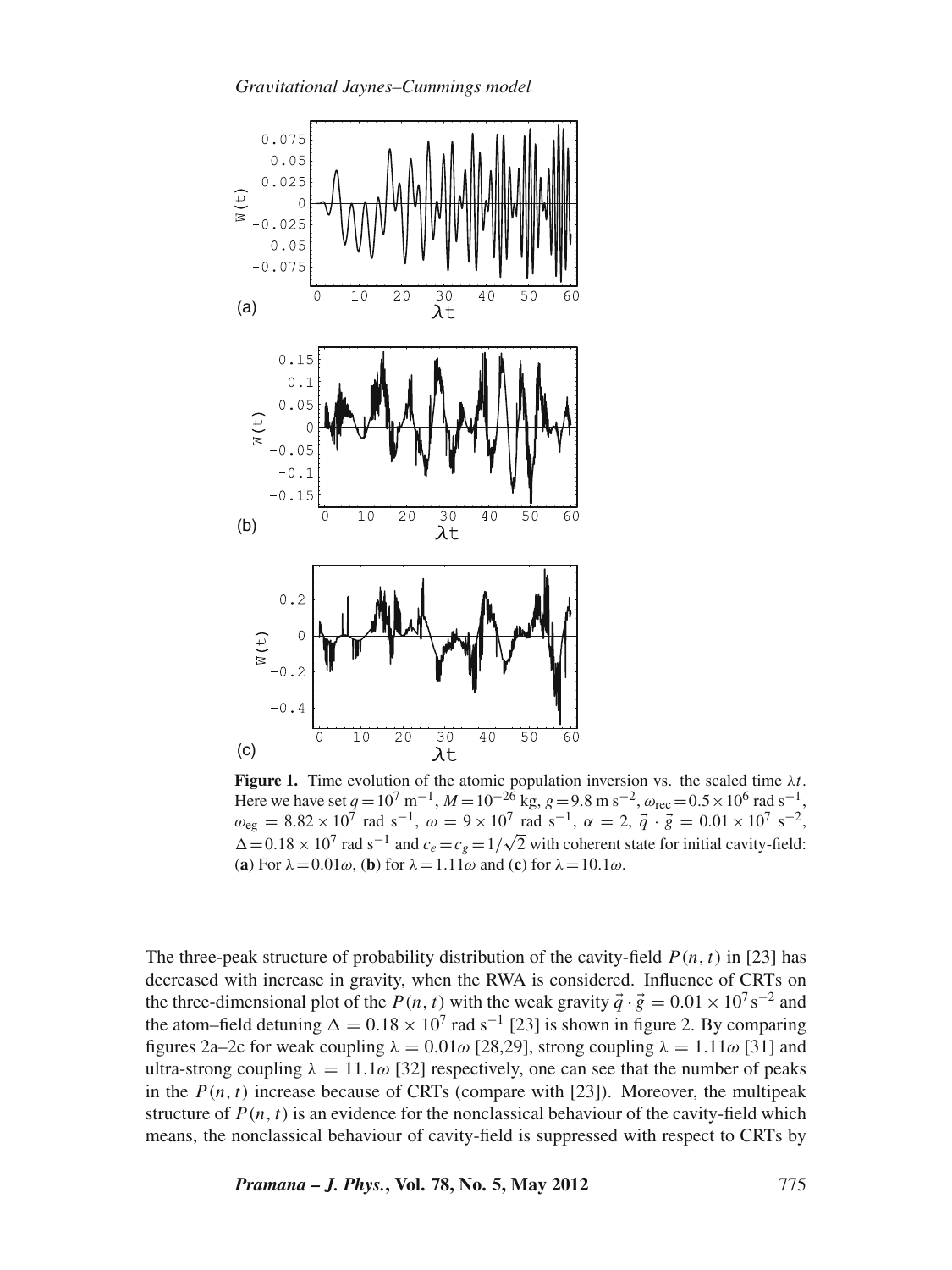*M Mohammadi*



**Figure 2.** The three-dimensional plot of the probability distribution function  $P(n, t)$ vs. the scaled time  $\lambda t$  and *n* with the same corresponding data used in figure 1: (a) For  $\lambda = 0.01\omega$ , (**b**) for  $\lambda = 1.11\omega$  and (**c**) for  $\lambda = 10.1\omega$ .

increasing the coupling parameter. By comparing figures 1 and 2, it is found that the nonclassical behaviour of quantum properties for the atom and the field in our system without the RWA is not suppressed by considering three conditions: (I) the weak gravity  $\vec{q} \cdot \vec{g} = 0.01 \times 10^7 \text{ s}^{-2}$ , (II) the weak coupling  $\lambda = 0.01 \omega$  and (III) the atom–field detuning  $\Delta = 0.18 \times 10^7$  rad s<sup>-1</sup>.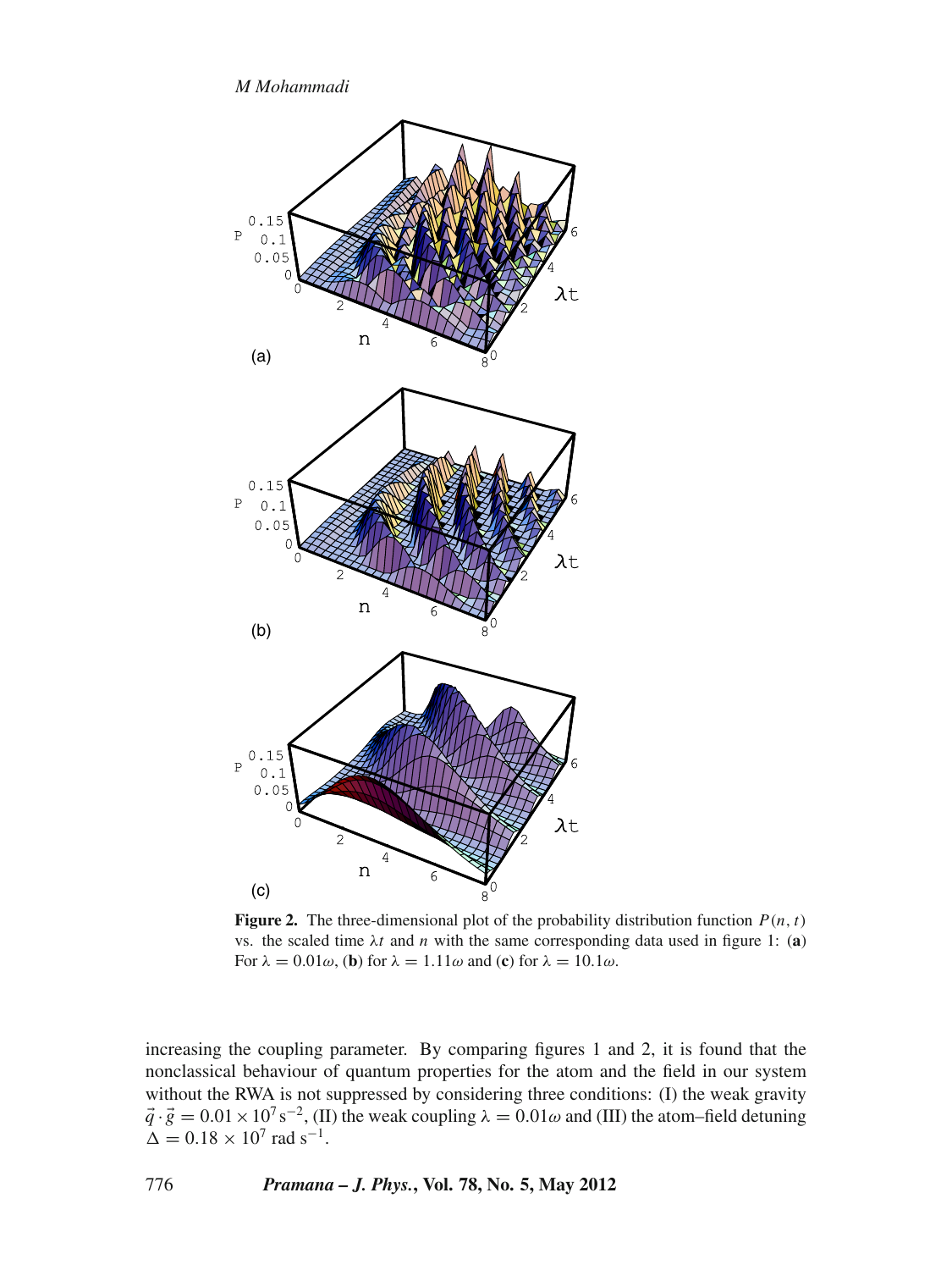#### **5. Summary and conclusions**

In this paper, the quantum properties of a two-level atom and the cavity-field in the JCM with the gravity beyond the RWA are investigated. For this purpose, by solving the Schrödinger equation in the interaction picture, the evolving state of the system is found by which the influence of the CRTs on the dynamical behaviour of atomic population inversion of two-level atom and the probability distribution of the cavity-field is explored. The results are summarized as follows: with increase in coupling parameter in our system without the RWA (1) the Rabi-like oscillations in the atomic population inversion are disappeared, (2) the nonclassical behaviour of cavity-field is suppressed and (3) the nonclassical properties of the atom–field system beyond the RWA with the gravity are not completely suppressed by considering three conditions:  $(I)$  the weak gravity,  $(II)$ the weak coupling and (III) the proper detuning.

#### **Acknowledgements**

The author wishes to thank the Office of Research of Shahreza Branch, the Islamic Azad University, for their support.

#### **References**

- [1] E T Jaynes and F Cummings, *Proc. IEEE* **51**, 89 (1963)
- [2] L Allen and J H Eberly, *Optical resonance and two-le*v*el atoms* (Dover Publications, USA, 1987)
- [3] M O Scully and M S Zubairy, *Quantum optics* (Cambridge University Press, 1997)
- [4] W P Schleich, *Quantum optics in phase space* (Wiley-VCH Verlag, Berlin, 2001)
- [5] T Niemczyk, F Deppe, H Huebl, E P Menzel, F Hocke, M J Schwarz, J J García-Ripoll, D Zueco, T Hummer, E Solano, A Marx and R Gross, *Nat. Phys.* **6**, 772 (2010)
- [6] A Fedorov, A K Feofanov, P Macha, P Forn-Díaz, C J P M Harmans and J E Mooij, *Phys. Re*v*. Lett.* **105**, 060503 (2010)
- [7] P Forn-Díaz, J Lisenfeld, D Marcos, J J García-Ripoll, E Solano, C J P M Harmans and J E Mooij, *Phys. Re*v*. Lett.* **105**, 237001 (2010)
- [8] B W Shore, The theory of coherent atomic excitation, in: *Simple atoms and fields* (Wiley-Interscience Publication, 1990) Vol. I
- [9] S Swain, *J. Phys. A: Math. Nucl. Gen.* **6**, 192 (1973) M D Crisp, *Phys. Re*v*.* **A46**, 4138 (1992) A B Klimov, I Sainz and S M Chumakov, *Phys. Re*v*.* **A68**, 063811 (2003) J Larson, *Phys. Scr.* **76**, 146 (2007)
- [10] K Zaheer and M S Zubairy, *Phys. Re*v*.* **A37**, 1628 (1988)
- [11] G A Finney and J Gea-Banacloche, *Phys. Re*v*.* **A50**, 2040 (1994)
- [12] E K Irish, *Phys. Re*v*. Lett.* **99**, 173601 (2007)
- [13] E K Irish, J Gea-Banacloche, I Martin and K C Schwab, *Phys. Re*v*.* **B72**, 195410 (2005)
- [14] J Casanova, G Romero, I Lizuain, J J García-Ripoll and E Solano, *Phys. Re*v*. Lett.* **105**, 263603 (2010)
- [15] J Hausinger and M Grifoni, *Phys. Re*v*.* **A82**, 062320 (2010)
- [16] R R Schicher, *Opt. Commun.* **70**, 97 (1989)
- [17] A Joshi and S V Lawande, *Phys. Re*v*.* **A42**,1752 (1990)
- [18] A Joshi and S V Lawande, *Int. J. Mod. Phys.* **B6**, 3539 (1992)

*Pramana – J. Phys.***, Vol. 78, No. 5, May 2012** 777